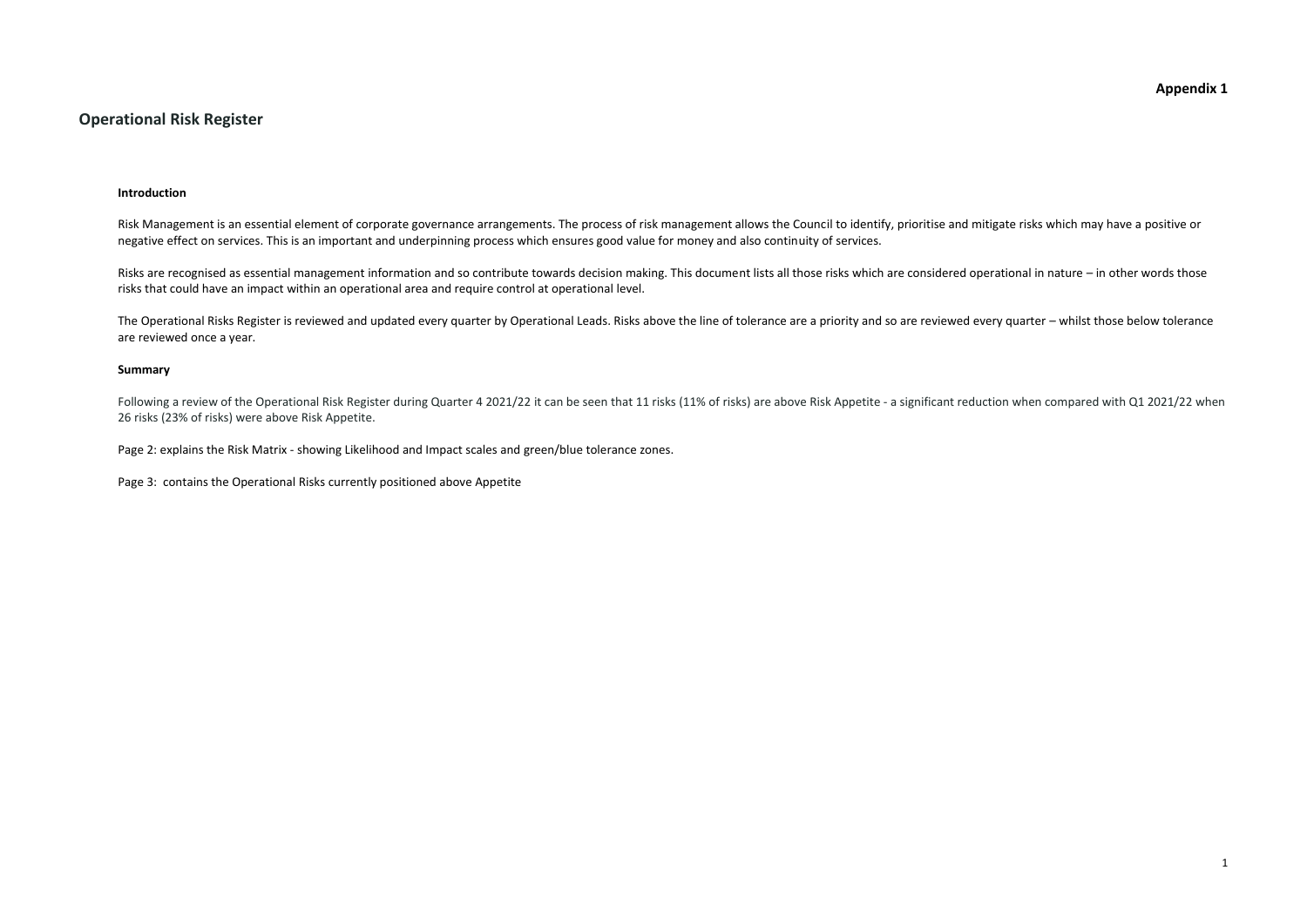## How to understand the Risk Matrix:

This appendix contains the Council's Operational Risks which lay above the line of risk appetite/tolerance. Each risk is plotted on a risk matrix to show degree of likelihood and impact. The greater the likelihood and impact the higher the priority for management. Those risks which lay above the line of 'risk appetite' can be seen in the blue zone of the matrix. These risks are a priority for management and are reviewed every quarter. Risks below the risk appetite, in the green zone, are a lower priority and so are reviewed on an annual basis.

|            | High            |            |                 |                         |                 |  |
|------------|-----------------|------------|-----------------|-------------------------|-----------------|--|
|            | Medium          |            |                 | $\mathbf{X} \leftarrow$ |                 |  |
| Likelihood | Low             |            | $X \leftarrow$  |                         |                 |  |
|            | <b>Very Low</b> |            |                 |                         |                 |  |
|            |                 | Negligible | <b>Marginal</b> | <b>Serious</b>          | <b>Critical</b> |  |
|            |                 |            | Impact          |                         |                 |  |

Risks positioned in the blue zone of the risk matrix are above 'risk appetite' (high priority) and require quarterly mitigation and management. Mitigation updates are listed for these risks.

Risks positioned in the green zone of the risk matrix are below 'risk appetite' (lower priority) and require an annual review in Quarter Four.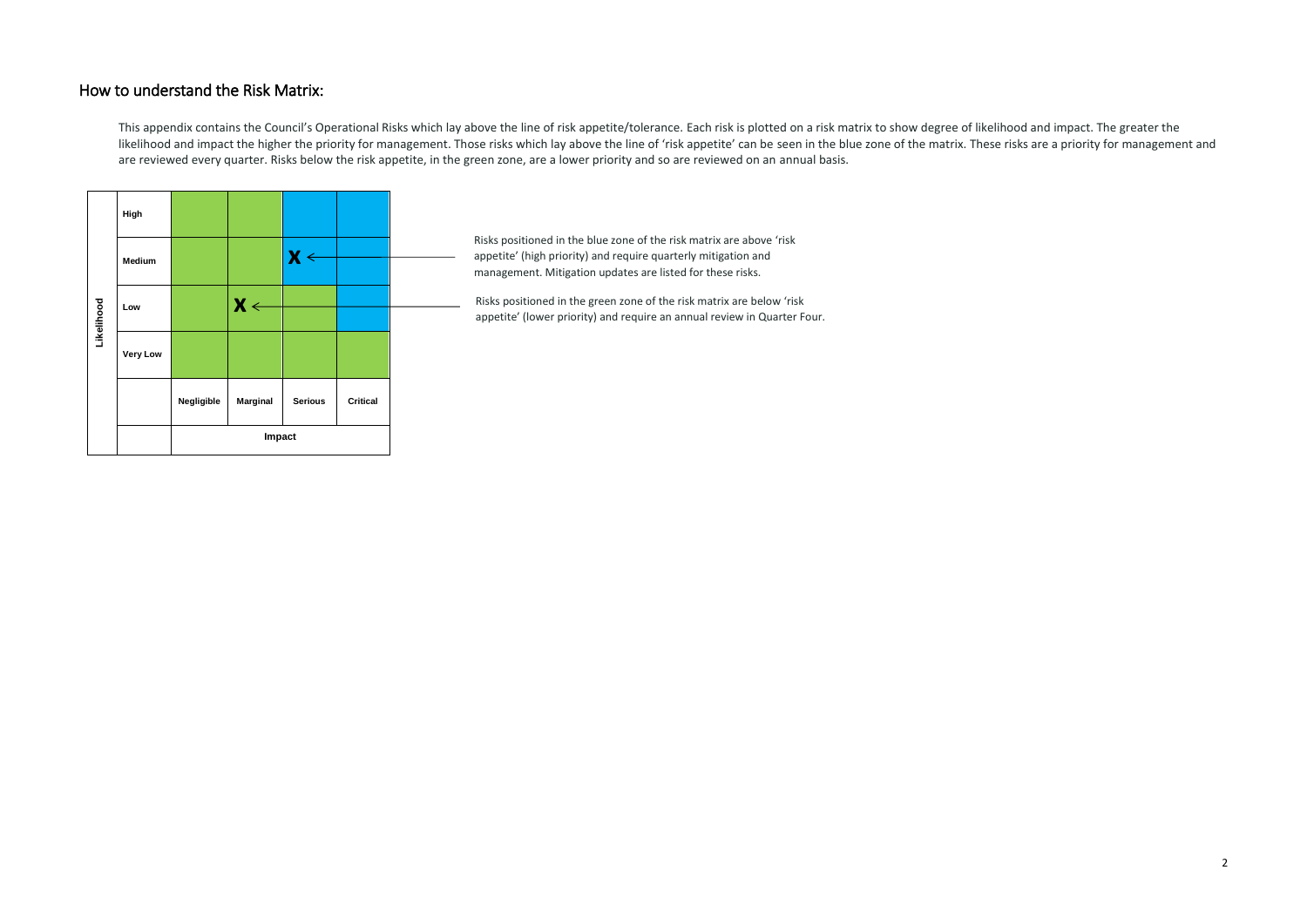# Operational Risk Register

Operational Risk Register - showing those risks which lay above Risk Appetite – listed in order of overall current risk score.

| <b>Operational</b><br><b>Lead Area</b>   | <b>Risk</b><br>No. | <b>Name</b>                                                                   | <b>Description</b>                                                                                                                                                                                                                                                                                                                                                                                                                                                                                                                                                                                                                                                                                                                                                                                                                                                                                                                                                                                                                                                                                                         | <b>ikelihood</b> | Current Impact | Current<br>$\overline{5}$<br>Š. | <b>Risk</b><br><b>Appetite</b><br>& Review<br>Frequency | Likelihood<br><b>Target</b> | Target Impact | <b>Target</b><br>ᄛ<br>Over | date | <b>Target due</b> | Mitigations and their due dates                                                                                                                                                                                                                                                                                                                                                                                                                                                                                                                                                                                                                                                                                                                                                                                                   | <b>History of improvement</b>                                                                                                                                                                                                                                                                                                                                                                                                                                                                    | <b>Officer Owner</b>                                |
|------------------------------------------|--------------------|-------------------------------------------------------------------------------|----------------------------------------------------------------------------------------------------------------------------------------------------------------------------------------------------------------------------------------------------------------------------------------------------------------------------------------------------------------------------------------------------------------------------------------------------------------------------------------------------------------------------------------------------------------------------------------------------------------------------------------------------------------------------------------------------------------------------------------------------------------------------------------------------------------------------------------------------------------------------------------------------------------------------------------------------------------------------------------------------------------------------------------------------------------------------------------------------------------------------|------------------|----------------|---------------------------------|---------------------------------------------------------|-----------------------------|---------------|----------------------------|------|-------------------|-----------------------------------------------------------------------------------------------------------------------------------------------------------------------------------------------------------------------------------------------------------------------------------------------------------------------------------------------------------------------------------------------------------------------------------------------------------------------------------------------------------------------------------------------------------------------------------------------------------------------------------------------------------------------------------------------------------------------------------------------------------------------------------------------------------------------------------|--------------------------------------------------------------------------------------------------------------------------------------------------------------------------------------------------------------------------------------------------------------------------------------------------------------------------------------------------------------------------------------------------------------------------------------------------------------------------------------------------|-----------------------------------------------------|
| Legal,<br>Governance<br>and<br>Democracy | 6                  | Lack of Case<br>Management<br>system results in<br>inefficiency and<br>errors | The new organisational<br>model requires the<br>implementation of a legal<br>case management system.<br>Without a Case<br>Management system<br>working is not sustainable,<br>effective or efficient. This<br>results in increased stress<br>and pressure on the team<br>for tasks such as running<br>productivity reports, work<br>levels and providing<br>updates, inability to save<br>important information to<br>file, information is missed<br>where advising in a<br>colleague's absence or that<br>the time taken to provide<br>advice is increased;<br>info@work errors resulting<br>in frequent demand on IT<br>and Legal colleagues;<br>effective delivery of<br>Statutory role of<br>Monitoring Officer;<br>documentation handling<br>and version control when<br>managing legal matters;<br>resource intensive manual<br>recording, allocation and<br>management of legal cases;<br>legal time and costs are not<br>properly captured;<br>inaccuracy of evidence<br>regarding costs recovery for<br>litigation matters; lack of<br>suitable technology results<br>in a bid for additional staff<br>resources. | 4                | $\overline{3}$ | 12                              | Above -<br>review<br>each<br>quarter                    | 2                           | 2             | $\overline{4}$             |      | 31/03/2022        | Focused support on legal filing. Awaiting feedback from<br>innovations group on case management system.<br>Temporary purchase of off shelf case management<br>system. Report and Action Plan in development with ICT<br>with Info@Work. 09/09/21: Risk presented to Audit<br>Committee. Meetings with Director and ICT. Demos of<br>providers taken place and procurement timescale to be<br>agreed with ICT and procurement. Joint project for case<br>management system with Eden DC. ICT have advised<br>that due to other projects their resources are stretched.<br>ICT requesting information on budgets and resources<br>available to commit to the project from Eden and SLDC<br>before meeting to discuss timetable for procurement.<br>07/04/22: Further support is required to progress a Case<br>Management solution. | 26/08/20: Risk entered onto risk register.<br>08/03/2021: Risk review resets likelihood from<br>score 3 to score 4 to reflect current impacts -<br>additional existing mitigation around report and<br>action plan listed. 09/09/21: Risk review indicates<br>that risk remains unchanged - additional<br>mitigations listed. 06/12/21: Risk review indicates<br>that risk remains unchanged - additional<br>mitigations listed. 01/03/22: Risk review indicates<br>that risk remains unchanged. | Legal<br>Governance<br>Democracy Lead<br>Specialist |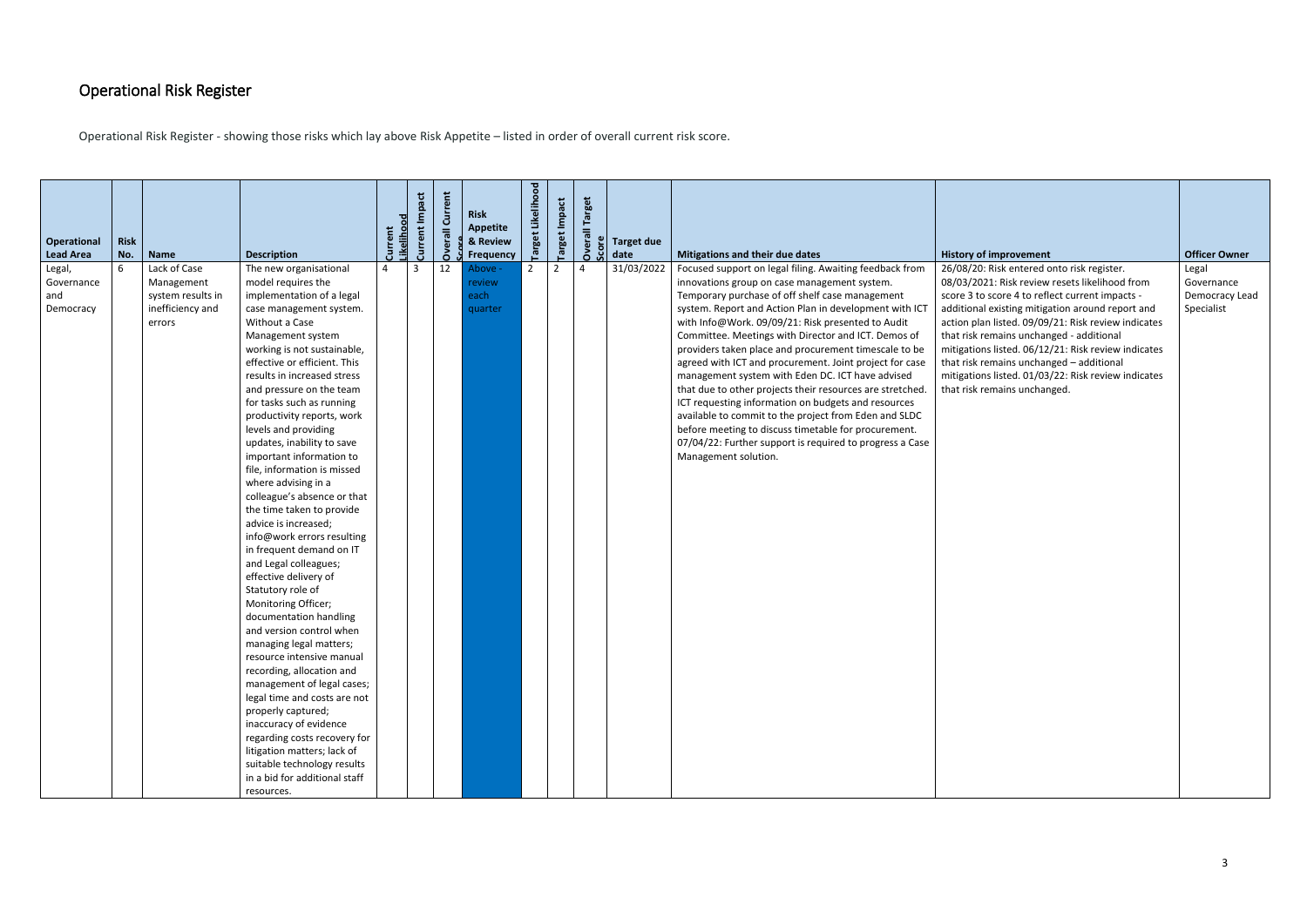| Strategy           |   | Risk that key staff<br>will leave if there<br>are no career<br>progression<br>opportunities                                                | Key staff may leave the<br>organisation if there are no<br>career progression<br>opportunities                                                                                                                                                                                              | $\overline{4}$ | $\overline{3}$ | 12  | Above -<br>review<br>each<br>quarter |             | $\sqrt{2}$ | $\overline{4}$ | Mar-23     | Consider scope to offer more attractive T&C and career<br>prospects within service - if cannot be achieved then<br>escalate March 2021. 01/09/21: Able to advertise on<br>slightly extended timeframe. 08/12/21: Look to create<br>more flexible career paths in the new authority. greater<br>clarity and improved communications around LGR will<br>build employee confidence levels.                                                                                                                                                                                                                                                                                                                                                                                                                                                                                                                                                                                                                                                                                                                                                                                                                                                                                                                                                                                                                                                                                                                                                                                                                                                                                                                                                   | 04/08/20: risk identified. 03/03/21: Risk review<br>indicates that likelihood has increased to score 4.<br>03/06/21: Risk review indicates that risk remains<br>unchanged. 01/09/21: Risk review indicates no<br>change - additional mitigation listed. 08/12/21:<br>Review indicates that risk remains unchanged -<br>additional mitigation listed. 01/03/22: Risk review<br>indicates no change to this risk. | Strategy                                                          |
|--------------------|---|--------------------------------------------------------------------------------------------------------------------------------------------|---------------------------------------------------------------------------------------------------------------------------------------------------------------------------------------------------------------------------------------------------------------------------------------------|----------------|----------------|-----|--------------------------------------|-------------|------------|----------------|------------|-------------------------------------------------------------------------------------------------------------------------------------------------------------------------------------------------------------------------------------------------------------------------------------------------------------------------------------------------------------------------------------------------------------------------------------------------------------------------------------------------------------------------------------------------------------------------------------------------------------------------------------------------------------------------------------------------------------------------------------------------------------------------------------------------------------------------------------------------------------------------------------------------------------------------------------------------------------------------------------------------------------------------------------------------------------------------------------------------------------------------------------------------------------------------------------------------------------------------------------------------------------------------------------------------------------------------------------------------------------------------------------------------------------------------------------------------------------------------------------------------------------------------------------------------------------------------------------------------------------------------------------------------------------------------------------------------------------------------------------------|-----------------------------------------------------------------------------------------------------------------------------------------------------------------------------------------------------------------------------------------------------------------------------------------------------------------------------------------------------------------------------------------------------------------|-------------------------------------------------------------------|
| Case<br>Management | 8 | Availability and<br>pace of digital<br>technology and<br>development<br>negatively<br>impacting on<br>transition into new<br>working model | Working model and<br>structure is dependent on<br>digital development to<br>achieve efficiency savings.<br>Delays in digital<br>development and self-serve<br>availability impacts on<br>ability to transition into<br>new working model and<br>places additional pressure<br>in many areas | $\mathbf{3}$   | $\overline{3}$ | l 9 | Above -<br>review<br>each<br>quarter | $2^{\circ}$ | 2          | $\overline{4}$ | 01/12/2022 | Some elements of self-serve now live for Revs and Bens<br>- hard launch week commencing 15.03.2021.<br>Capita Project Team working on further self-serve e-<br>forms to allow more on line transactions to be made<br>ESB payment integration due for completion in April.<br>Some self-serve options available but not enough to<br>make significant impact across all areas. (10/09/21:<br>additional self-serve options have been developed and<br>implemented across some service areas but more<br>required at pace to make a significant impact.)<br>Transition Workshops are underway to develop<br>programme of work required to increase number and<br>range of online transactions - 10/09/21: programme of<br>work from sessions developed<br>Capita portal is now live (Revs and Bens) and integrated<br>into My Account and has had good take up since launch<br>in March<br>Capita e-forms project to allow further self-serve<br>functionality is due to be completed by end of<br>September 2021. One form is live with a further 3 to go<br>live in the coming weeks.<br>06.12.21: Customer Connect programme of work has<br>now been implemented based upon 3 themes, reducing<br>customer demand, improve customer digital experience<br>and People. There are 26 active tasks @ 06.12.21.<br>Upgrade to info@work underway with introduction of<br>email connect which will bring further efficiencies<br>within Q4 when due to go live.<br>02.03.22: Info@work upgrade has been delayed until<br>June/July 2022, further progress being made on Revs<br>and Bens Capita forms due to go live in Q1. 07/04/22:<br>Progress is being made on improving digital experience<br>with focus on resources to undertake UAT. | Risk entered on to Operational Risk Register<br>30/09/20. 03/03/21: Risk review indicates no<br>change to risk, mitigations enhanced. 10/09/21:<br>Review indicates no change to current risk -<br>mitigations expanded. 06/12/21: Review indicates<br>no change to risk - mitigations updated. 01/03/22:<br>Risk review indicates that risk remains unchanged,<br>further mitigations added 02.03.22.          | Operational Lead<br>People, Welfare<br>and Income<br>Maximisation |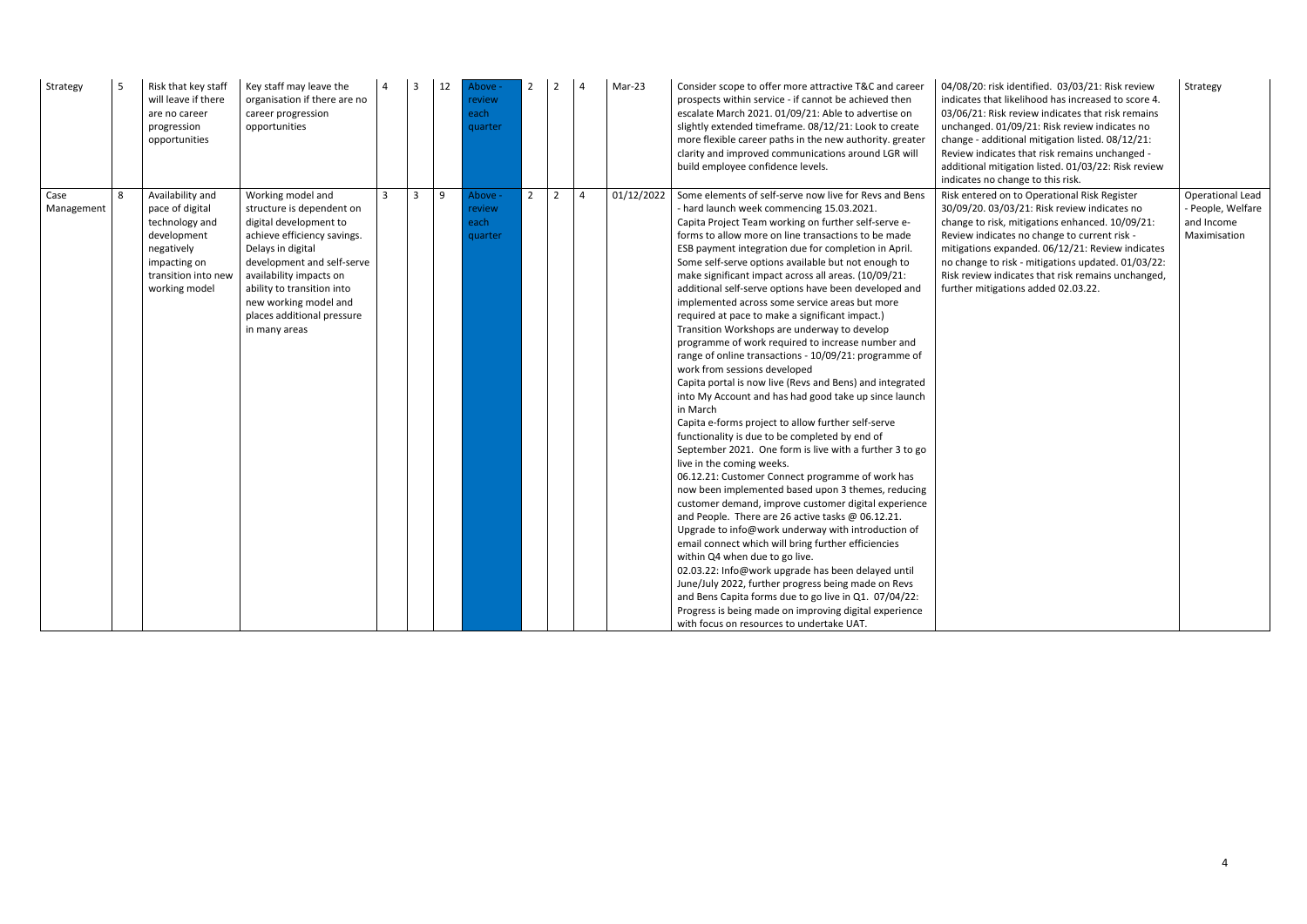| Finance                                  | 0.4 | Budget savings not<br>identified and/or<br>achieved<br>(linked to Strategic<br>Risk 06 Medium<br>Term Financial<br>Planning.) | Please refer to the specific<br>risk register for Medium<br>Term Financial Planning.<br>This register is located with<br>Financial Services.                                                                                                                                                                                                                                                                                                            | 3            | 3              | 9 | - Above<br>review<br>each<br>quarter | $\mathbf{2}$ | 2              | 4              | 31/03/2022 | Progress with budget savings are reported quarterly as<br>part of corporate financial monitoring.<br>Realistic projections of income and expenditure,<br>including government funding proposals.<br>Identify deliverable savings and new income streams.<br>Monitor and resource delivery.<br>All mitigations in place.                                                                                                                                                                                                                                                                                                                                                                                             | 14/03/18: Review indicates that the current risk<br>has reduced in terms of likelihood due to a<br>reduction in target value and progress made<br>through Customer Connect.<br>21/03/19: Review indicates that the risk remains<br>unchanged. 02/03/21: Review indicates that<br>likelihood is increased to 3 due to delays in Gov<br>funding changes - and organisational capacity<br>limited by Covid. Risk now above appetite.<br>04/06/21: Risk review indicates that risk remains<br>unchanged. 08/09/21: Risk remains unchanged -<br>the target savings have reduced due to<br>assumptions around timing of Local Government<br>Finance reform. 07/12/21: Review indicates that<br>risk remains unchanged. 01/03/22: Risk review<br>indicates that risk remains unchanged - WAF<br>Council will deliver savings.                                                                                              | Finance Lead<br>Specialist                          |
|------------------------------------------|-----|-------------------------------------------------------------------------------------------------------------------------------|---------------------------------------------------------------------------------------------------------------------------------------------------------------------------------------------------------------------------------------------------------------------------------------------------------------------------------------------------------------------------------------------------------------------------------------------------------|--------------|----------------|---|--------------------------------------|--------------|----------------|----------------|------------|---------------------------------------------------------------------------------------------------------------------------------------------------------------------------------------------------------------------------------------------------------------------------------------------------------------------------------------------------------------------------------------------------------------------------------------------------------------------------------------------------------------------------------------------------------------------------------------------------------------------------------------------------------------------------------------------------------------------|---------------------------------------------------------------------------------------------------------------------------------------------------------------------------------------------------------------------------------------------------------------------------------------------------------------------------------------------------------------------------------------------------------------------------------------------------------------------------------------------------------------------------------------------------------------------------------------------------------------------------------------------------------------------------------------------------------------------------------------------------------------------------------------------------------------------------------------------------------------------------------------------------------------------|-----------------------------------------------------|
| Human<br>Resources                       |     | Risk that staff<br>objectives are not<br>aligned with the<br>Council Plan                                                     | Whilst the Council Plan is<br>an external-facing<br>programme, greater clarity<br>may be needed to translate<br>into clear objectives for<br>SLDC employees. Without<br>greater clarity activities<br>may not be aligned.<br>22/03/22: Risk now<br>influenced by LGR.                                                                                                                                                                                   | $\mathbf{3}$ | 3              | 9 | Above -<br>review<br>each<br>quarter | $2^{\circ}$  | $\overline{2}$ | $\overline{4}$ | 31/03/2023 | Close working with Strategy during the Council Plan<br>review process. Meeting in place 31/03/21 to discuss<br>departmental. Performance management and<br>measurement. New appraisal process to be introduced<br>from April 2021. Mitigations added 01/06/21:<br>Developing a new plan on a page to link departmental<br>objectives to the Council Plan by end of October. Link<br>with Appraisal process by end July - 'Your Conversation'<br>Your Conversations 85% complete end of August. Plan<br>written and awaiting adoption. New SLDC Performance<br>Specialist could help to address. Clear links with<br>Appraisal process - 'Your Conversation'. Your<br>Conversations 94% complete by end of November. | 04/08/20: Risk identified. 10/12/20: Risk reviewed<br>risk position unchanged - mitigation around close<br>working added. 03/03/21: Risk review indicates<br>that risk remains unchanged, mitigations added.<br>01/06/21: Risk review indicates that risk remains<br>unchanged - additional mitigations listed.<br>08/09/21: Risk review indicates that risk remains<br>unchanged at this time. Good progress with 'Your<br>Conversations' with 85% completed by of August.<br>06/12/21: Risk review indicates risk remains<br>unchanged. Excellent progress with 'Your<br>Conversations' with 94% completed by November.<br>01/03/22: Risk review indicates that risk remains<br>unchanged and influenced by LGR.                                                                                                                                                                                                  | Lead HR<br>Specialist                               |
| Legal,<br>Governance<br>and<br>Democracy |     | Windermere lake<br>encroachment<br>debt recovery<br>does not<br>significantly<br>reduce the<br>amounts<br>outstanding.        | Reputational risk to Legal<br>Services. Historically there<br>has been insufficient<br>resource for recovery on<br>Windermere. Numerous<br>challenges to the current<br>square metre methodology<br>have been made. Debts<br>require significant Legal,<br>Finance and Estates work in<br>every case.<br>Impact<br>Unrecovered debts.<br>Negative publicity. Write<br>offs for unpaid debts over 6<br>years old where no legal<br>proceedings actioned. | $\mathbf{3}$ | 3 <sup>1</sup> | 9 | Above -<br>review<br>each<br>quarter | $2^{\circ}$  | 3              | 6              | 31/03/2023 | Regular progress reports to senior officers and<br>members.<br>Reports to Lake Admin Committee and Audit<br>Committee.<br>Regular 1-1 item with Assistant Director Resources. All<br>mitigations in place. 09/09/21: Progress made with<br>recovering debt and reports to Lake Admin Committee.<br>Advertising Property Solicitor post. 01/03/22: Property<br>Solicitor now in place.                                                                                                                                                                                                                                                                                                                               | 29/03/18: Reviewed. Significant improvements<br>have been made in relation to this risk. However, it<br>is considered prudent for the risk to remain<br>unchanged until the impact of such improvements<br>has been monitored. 14/03/19: Review indicates<br>that debt has been reduced significantly and is now<br>within corporate recovery rates. However the<br>organisation is undergoing change and key legal<br>vacancies will require maintaining - the risk position<br>therefore remains unchanged in the short term.<br>08/03/2021: Risk review indicates no change to risk<br>position. 09/09/21: Risk review indicates that risk<br>remains unchanged - additional mitigations listed.<br>06/12/21: Risk Review indicates that the risk<br>remains unchanged. 01/03/22: Risk review<br>indicates that risk remains unchanged - debt<br>recovery position has improved. Property Solicitor<br>in place. | Legal<br>Governance<br>Democracy Lead<br>Specialist |